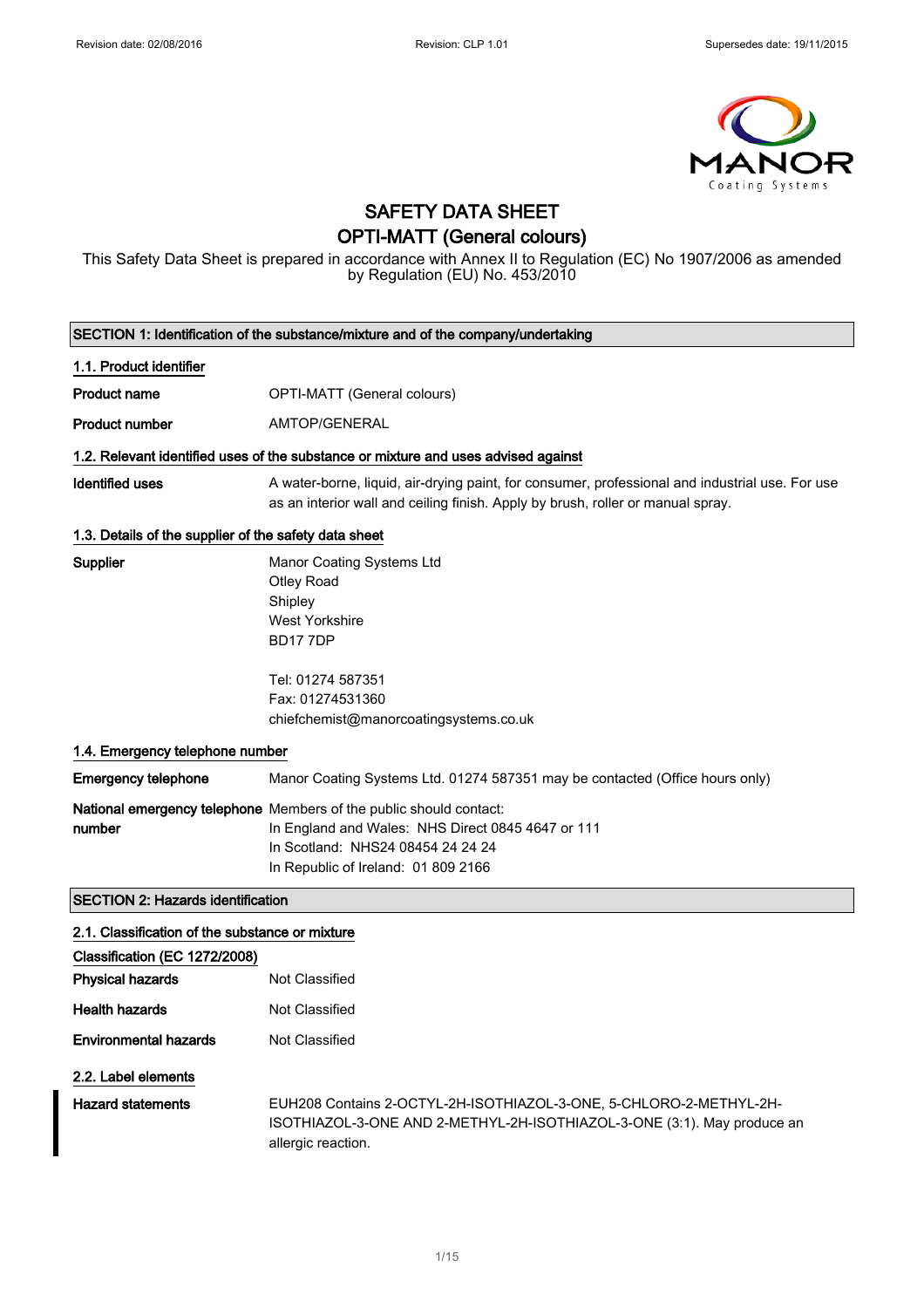| <b>Precautionary statements</b> | P101 If medical advice is needed, have product container or label at hand.<br>P102 Keep out of reach of children.                                                                                |  |
|---------------------------------|--------------------------------------------------------------------------------------------------------------------------------------------------------------------------------------------------|--|
|                                 | P501 Dispose of contents/ container in accordance with national regulations.                                                                                                                     |  |
|                                 | Do not empty into drains/watercourses                                                                                                                                                            |  |
|                                 | Ensure maximum ventilation during application and drying.                                                                                                                                        |  |
|                                 | P262 Do not get in eyes, on skin, or on clothing.                                                                                                                                                |  |
|                                 | P260 Do not breathe spray.                                                                                                                                                                       |  |
|                                 | P284 [In case of inadequate ventilation] wear respiratory protection.                                                                                                                            |  |
|                                 | P301+P312 IF SWALLOWED: Call a POISON CENTER/ doctor if you feel unwell.                                                                                                                         |  |
|                                 | P302/P352 IF ON SKIN: Wash with plenty of soap and water. Do not use solvent thinners or<br>white spirit.                                                                                        |  |
|                                 | P305+P351+P338 IF IN EYES: Rinse cautiously with water for several minutes. Remove<br>contact lenses, if present and easy to do. Continue rinsing.                                               |  |
|                                 | Special precautions should be taken during surface preparation of pre1960s paint surfaces as<br>they may containharmful lead. For further advice contact Manor Technical Services<br>Department. |  |
|                                 | Avoid the inhalation of dust. Wear a suitable face mask if dry sanding                                                                                                                           |  |
|                                 | Remove as much product as possible from brushes or rollers, before cleaning.                                                                                                                     |  |
|                                 | Lift with care - gross weight (5 litres) does not exceed 7 Kgs                                                                                                                                   |  |
|                                 | To avoid the risk of spillage, always store and transport in a secure upright position.<br>Do not use empty container for storing food.                                                          |  |
| Supplemental label              | EUH210 Safety data sheet available on request.                                                                                                                                                   |  |
| information                     | VOC Content: Low (0.3 - 7.9%)                                                                                                                                                                    |  |
|                                 | VOCs (Volatile Organic Compounds) contribute to atmospheric pollution.<br>Contains methylisothiazolinone                                                                                         |  |
| Labelling notes                 | For full text of Hazard- and EU Hazard-statements: see SECTION 16.                                                                                                                               |  |
| ----                            |                                                                                                                                                                                                  |  |

### 2.3. Other hazards

This product does not contain any substances classified as PBT or vPvB.

### SECTION 3: Composition/information on ingredients

| 3.2. Mixtures                    |                      |                                                      |          |
|----------------------------------|----------------------|------------------------------------------------------|----------|
| <b>PROPANE DIOL</b>              |                      |                                                      | $1 - 5%$ |
| CAS number: 57-55-6              | EC number: 200-338-0 | REACH registration number: 01-<br>2119456809-23-0000 |          |
| Classification<br>Not Classified |                      |                                                      |          |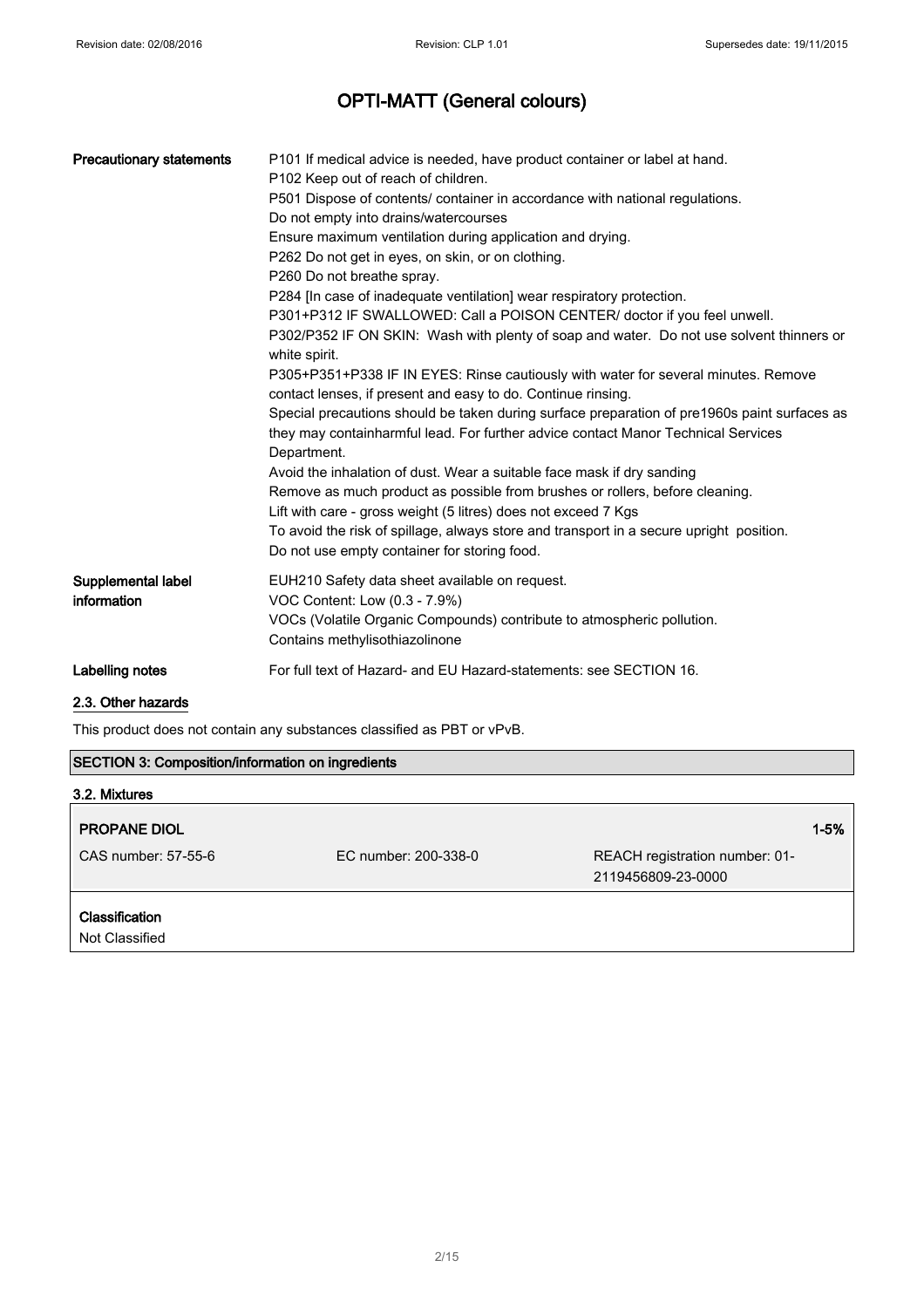| 2-OCTYL-2H-ISOTHIAZOL-3-ONE                                                                                                                                                                                          |                                                                                  |                                                                                                                                                                             | $0.005 - 0.05\%$    |
|----------------------------------------------------------------------------------------------------------------------------------------------------------------------------------------------------------------------|----------------------------------------------------------------------------------|-----------------------------------------------------------------------------------------------------------------------------------------------------------------------------|---------------------|
| CAS number: 26530-20-1                                                                                                                                                                                               | EC number: 247-761-7                                                             |                                                                                                                                                                             |                     |
| M factor (Acute) = $10$                                                                                                                                                                                              | M factor (Chronic) = $10$                                                        |                                                                                                                                                                             |                     |
| Classification<br>Acute Tox. 4 - H302<br>Acute Tox. 3 - H311<br><b>Acute Tox. 3 - H331</b><br>Skin Corr. 1B - H314<br>Eye Dam. 1 - H318<br>Skin Sens. 1 - H317<br>Aquatic Acute 1 - H400<br>Aquatic Chronic 1 - H410 |                                                                                  |                                                                                                                                                                             |                     |
| 5-CHLORO-2-METHYL-2H-ISOTHIAZOL-3-ONE AND 2-<br>METHYL-2H-ISOTHIAZOL-3-ONE (3:1)                                                                                                                                     |                                                                                  |                                                                                                                                                                             | $0.00015 - 0.0015%$ |
| CAS number: 55965-84-9                                                                                                                                                                                               |                                                                                  |                                                                                                                                                                             |                     |
| M factor (Acute) = $100$                                                                                                                                                                                             | M factor (Chronic) = 100                                                         |                                                                                                                                                                             |                     |
| Classification<br>Acute Tox. 3 - H301<br>Acute Tox. 3 - H311<br>Acute Tox. 3 - H331<br>Skin Corr. 1B - H314<br>Eye Dam. 1 - H318<br>Skin Sens. 1 - H317<br>Aquatic Acute 1 - H400<br>Aquatic Chronic 1 - H410        |                                                                                  |                                                                                                                                                                             |                     |
|                                                                                                                                                                                                                      | The full text for all hazard statements is displayed in Section 16.              |                                                                                                                                                                             |                     |
| <b>Composition comments</b>                                                                                                                                                                                          |                                                                                  | The data shown are in accordance with the latest EC Directives.                                                                                                             |                     |
| Ingredient notes                                                                                                                                                                                                     | PBT/vPvB or included in the Candidate List.                                      | Substances presenting a health or environmental hazard within the meaning of Regulation<br>(EC) No. 1272/2008, assigned a Community workplace exposure limit, classified as |                     |
| <b>SECTION 4: First aid measures</b>                                                                                                                                                                                 |                                                                                  |                                                                                                                                                                             |                     |
| 4.1. Description of first aid measures                                                                                                                                                                               |                                                                                  |                                                                                                                                                                             |                     |
| <b>General information</b>                                                                                                                                                                                           | Never give anything by mouth to an unconscious person.                           | In all cases of doubt, or when symptoms persist, seek medical attention.<br>If unconscious place in recovery position and seek medical advice.                              |                     |
| Inhalation                                                                                                                                                                                                           | Remove to fresh air, keep patient warm and at rest.                              | If breathing is irregular or stopped, administer artificial respiration.                                                                                                    |                     |
| Ingestion                                                                                                                                                                                                            | and obtain immediate medical attention.<br>Keep at rest. Do NOT induce vomiting. | If accidentally swallowed rinse the mouth with plenty of water (only if the person is conscious)                                                                            |                     |
| Skin contact                                                                                                                                                                                                         | Remove contaminated clothing.                                                    |                                                                                                                                                                             |                     |

Do NOT use solvents or thinners.

Wash skin thoroughly with soap and water or use recognised skin cleanser.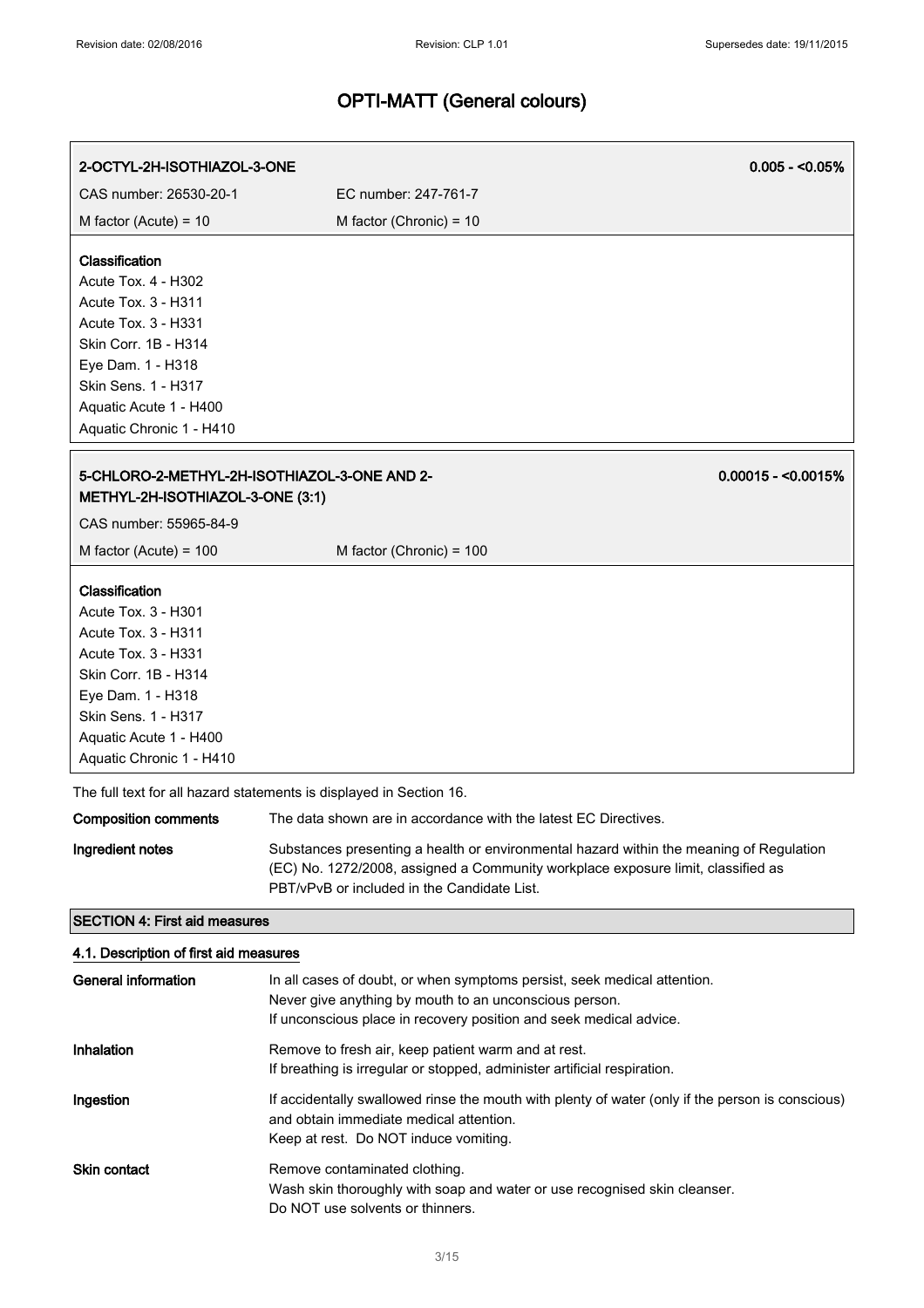| <b>SECTION 7: Handling and storage</b>                     |                                                                                                                                                                                                                                                                                   |  |
|------------------------------------------------------------|-----------------------------------------------------------------------------------------------------------------------------------------------------------------------------------------------------------------------------------------------------------------------------------|--|
| Reference to other sections                                | For personal protection, see Section 8.                                                                                                                                                                                                                                           |  |
| 6.4. Reference to other sections                           |                                                                                                                                                                                                                                                                                   |  |
| Methods for cleaning up                                    | Contain and collect spillage with non-combustible absorbent materials, e.g. sand, earth,<br>vermiculite, diatomaceous earth and place in container for disposal according to local<br>regulations (see section 13).<br>Clean preferably with a detergent - avoid use of solvents. |  |
| 6.3. Methods and material for containment and cleaning up  |                                                                                                                                                                                                                                                                                   |  |
| <b>Environmental precautions</b>                           | Do not allow to enter drains or watercourses.<br>If the product contaminates lakes, rivers or sewage, inform appropriate authorities in<br>accordance with local regulations.                                                                                                     |  |
| 6.2. Environmental precautions                             |                                                                                                                                                                                                                                                                                   |  |
| <b>Personal precautions</b>                                | Exclude sources of ignition and ventilate the area.<br>Avoid breathing vapours.<br>Refer to protective measures listed in sections 7 and 8.                                                                                                                                       |  |
|                                                            | 6.1. Personal precautions, protective equipment and emergency procedures                                                                                                                                                                                                          |  |
| <b>SECTION 6: Accidental release measures</b>              |                                                                                                                                                                                                                                                                                   |  |
| Protective actions during<br>firefighting                  | Cool closed containers exposed to fire with water.<br>Do not allow run-off from fire fighting to enter drains or water courses.                                                                                                                                                   |  |
| 5.3. Advice for firefighters                               |                                                                                                                                                                                                                                                                                   |  |
| <b>Hazardous combustion</b><br>products                    | Protection against nuisance dust must be used when the airborne concentration exceeds 10<br>mg/m3. Oxides of carbon. Oxides of nitrogen. Aldehydes                                                                                                                                |  |
| Specific hazards                                           | Fire will produce dense black smoke.<br>Exposure to decomposition products may cause a health hazard.<br>Appropriate breathing apparatus may be required.                                                                                                                         |  |
| 5.2. Special hazards arising from the substance or mixture |                                                                                                                                                                                                                                                                                   |  |
| Unsuitable extinguishing<br>media                          | Do not use water jet as an extinguisher, as this will spread the fire.                                                                                                                                                                                                            |  |
| Suitable extinguishing media                               | recommended: alcohol resistant foam, CO2, powders, water spray/mist                                                                                                                                                                                                               |  |
| 5.1. Extinguishing media                                   |                                                                                                                                                                                                                                                                                   |  |
| <b>SECTION 5: Firefighting measures</b>                    |                                                                                                                                                                                                                                                                                   |  |
| Notes for the doctor                                       | No specific recommendations.                                                                                                                                                                                                                                                      |  |
|                                                            | 4.3. Indication of any immediate medical attention and special treatment needed                                                                                                                                                                                                   |  |
| Eye contact                                                | The liquid splashed in the eyes may cause irritation and reversible damage.                                                                                                                                                                                                       |  |
| <b>Skin contact</b>                                        | Prolonged or repeated contact with skin may cause soreness, irritation or dry skin due to a<br>defatting action.                                                                                                                                                                  |  |
| Ingestion                                                  | Ingestion may cause nausea, diarrhoea and vomiting.                                                                                                                                                                                                                               |  |
| Inhalation                                                 | Not relevant.                                                                                                                                                                                                                                                                     |  |
|                                                            | 4.2. Most important symptoms and effects, both acute and delayed                                                                                                                                                                                                                  |  |
| Eye contact                                                | Remove contact lenses, irrigate copiously with clean, fresh water, holding the eyelids apart for<br>at least 10 minutes and seek immediate medical advice.                                                                                                                        |  |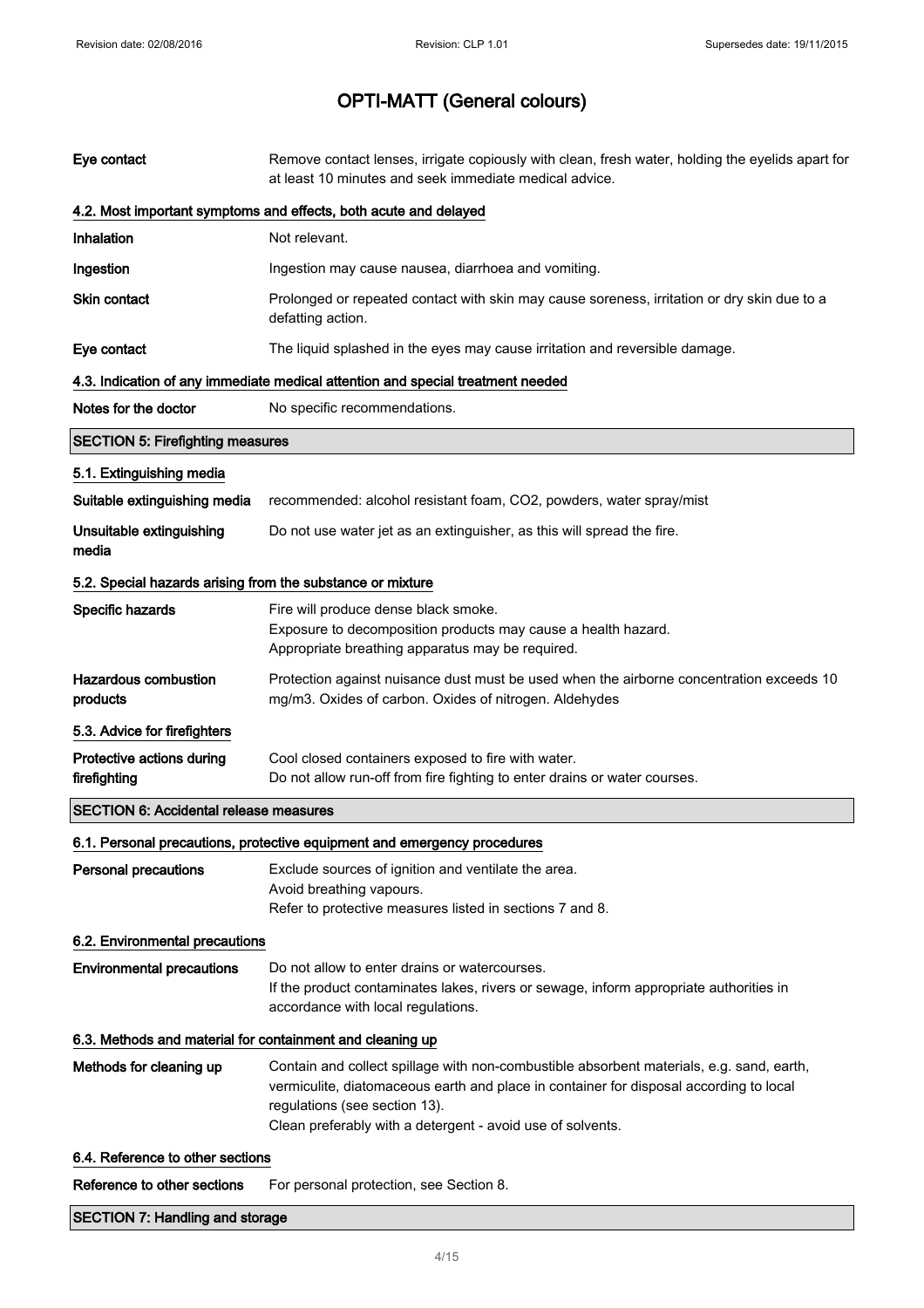#### 7.1. Precautions for safe handling

| <b>Usage precautions</b>   | The Manual Handling Operations Regulations may apply to the handling of containers of this<br>product. To assist employers, the following method of calculating the weight for any pack size<br>is given. Take the pack size volume in litres and multiply this figure by the specific gravity<br>value given in Section 9. This will give the net weight of the coating in kilograms. Allowance<br>will then have to be made for the immediate packaging to give an approximate gross weight.<br>Due to the organic solvents' content of the mixture:<br>Prevent the creation of flammable or explosive concentrations of vapour in air and avoid<br>vapour concentration higher than the occupational exposure limits.<br>In addition, the product should only be used in areas from which all naked lights and other<br>sources of ignition have been excluded.<br>Electrical equipment should be protected to the appropriate standard.<br>Isolate from sources of heat, sparks and open flame.<br>Non-sparking tools should be used.<br>Avoid skin and eye contact.<br>Avoid the inhalation of dust, particulates and spray mist arising from the application of this<br>mixture.<br>Avoid inhalation of dust from sanding.<br>Smoking, eating and drinking should be prohibited in application area. |
|----------------------------|------------------------------------------------------------------------------------------------------------------------------------------------------------------------------------------------------------------------------------------------------------------------------------------------------------------------------------------------------------------------------------------------------------------------------------------------------------------------------------------------------------------------------------------------------------------------------------------------------------------------------------------------------------------------------------------------------------------------------------------------------------------------------------------------------------------------------------------------------------------------------------------------------------------------------------------------------------------------------------------------------------------------------------------------------------------------------------------------------------------------------------------------------------------------------------------------------------------------------------------------------------------------------------------------------------|
|                            | For personal protection see Section 8.<br>Never use pressure to empty: container is not a pressure vessel.<br>Always keep in containers of same material as the original one.<br>Comply with the health and safety at work laws.<br>Do not allow to enter drains or water courses. Wash hands before eating and before leaving<br>the site.<br>Remove contaminated clothing and protective equipment before entering eating areas.                                                                                                                                                                                                                                                                                                                                                                                                                                                                                                                                                                                                                                                                                                                                                                                                                                                                         |
|                            | 7.2. Conditions for safe storage, including any incompatibilities                                                                                                                                                                                                                                                                                                                                                                                                                                                                                                                                                                                                                                                                                                                                                                                                                                                                                                                                                                                                                                                                                                                                                                                                                                          |
| <b>Storage precautions</b> | Store between 5 and 25°C in a dry, well ventilated place.<br>Keep container tightly closed.<br>No smoking.<br>Prevent unauthorised access.<br>Containers which are opened must be carefully resealed and kept upright to prevent leakage.<br>Notes on joint storage.<br>Store away from oxidising agents, from strongly alkaline and strongly acid materials. The<br>principles contained in the HSE Guidance Note: Chemical Warehousing: The Storage of                                                                                                                                                                                                                                                                                                                                                                                                                                                                                                                                                                                                                                                                                                                                                                                                                                                   |

7.3. Specific end use(s)

Specific end use(s) The identified uses for this product are detailed in Section 1.2.

### SECTION 8: Exposure Controls/personal protection

### 8.1. Control parameters

### Occupational exposure limits

#### PROPANE DIOL

Long-term exposure limit (8-hour TWA): WEL 10 mg/m<sup>3</sup> particulate Long-term exposure limit (8-hour TWA): WEL 150 ppm 474 mg/m<sup>3</sup> total vapour and particulates WEL = Workplace Exposure Limit

Ingredient comments According to EH40 - List of approved workplace exposure limits. For dust the 8 hour TWA's are:- Respirable dust 4 mg/cu.m (WEL) Total inhalable dust 10 mg/cu.m (WEL)

Packed Dangerous Substances should be observed when storing this product.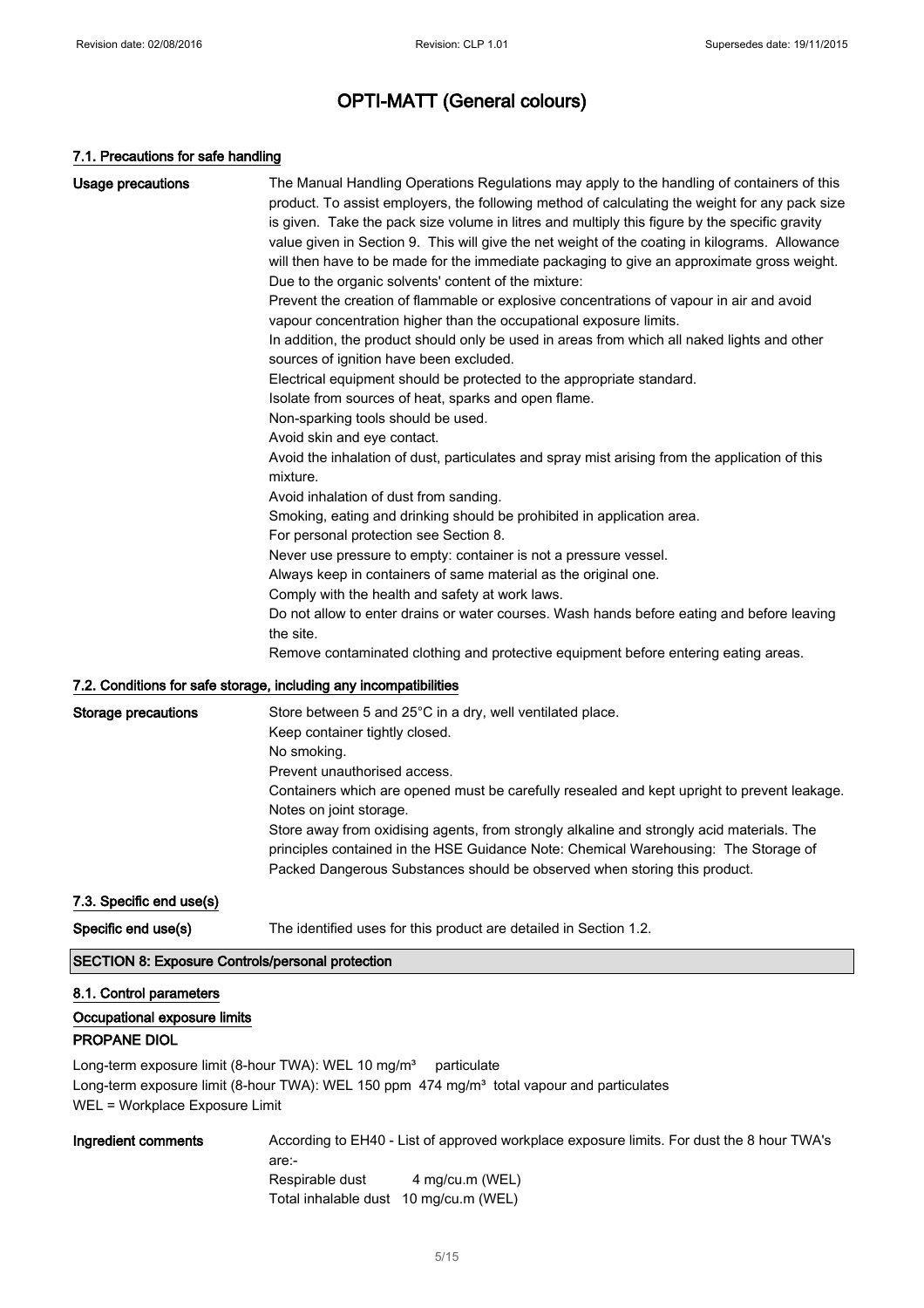### PROPANE DIOL (CAS: 57-55-6)

| <b>DNEL</b>                         | Industry - Inhalation; Long term systemic effects: 168 mg/m <sup>3</sup><br>Industry - Inhalation; Long term local effects: 10 mg/m <sup>3</sup><br>Consumer - Inhalation; Long term systemic effects: 50 mg/m <sup>3</sup><br>Consumer - Inhalation; Long term local effects: 10 mg/m <sup>3</sup><br>Consumer - Dermal; Long term systemic effects: 213 mg/m <sup>3</sup><br>Consumer - Oral; Long term systemic effects: 85 mg/m <sup>3</sup>                                                                                                                                                                                                                                                                                                                                                                                                                               |
|-------------------------------------|--------------------------------------------------------------------------------------------------------------------------------------------------------------------------------------------------------------------------------------------------------------------------------------------------------------------------------------------------------------------------------------------------------------------------------------------------------------------------------------------------------------------------------------------------------------------------------------------------------------------------------------------------------------------------------------------------------------------------------------------------------------------------------------------------------------------------------------------------------------------------------|
| <b>PNEC</b>                         | - Fresh water; 260 mg/l<br>- Marine water; 26 mg/l<br>- Intermittent release; 183 mg/l<br>- STP; 20000 mg/l<br>- Sediment (Freshwater); 572 mg/kg<br>- Sediment (Marinewater); 57.2 mg/kg<br>- Soil; 50 mg/kg                                                                                                                                                                                                                                                                                                                                                                                                                                                                                                                                                                                                                                                                  |
| 8.2. Exposure controls              |                                                                                                                                                                                                                                                                                                                                                                                                                                                                                                                                                                                                                                                                                                                                                                                                                                                                                |
| Protective equipment                |                                                                                                                                                                                                                                                                                                                                                                                                                                                                                                                                                                                                                                                                                                                                                                                                                                                                                |
| Appropriate engineering<br>controls | Provide adequate ventilation.<br>Where reasonably practicable this should be achieved by the use of local exhaust ventilation<br>and good general extraction. In case of insufficient ventilation, wear suitable respiratory<br>equipment. Dry sanding of the dry paint film may give rise to dust. Wet sanding should be<br>used wherever possible. If exposure cannot be avoided by the provision of local exhaust<br>ventilation, suitable respiratory protective equipment should be used. See Respiratory<br>Equipment below.                                                                                                                                                                                                                                                                                                                                             |
| Personal protection                 | Requirements for personal protection can only be determined by performing a risk<br>assessment on a case-by-case basis prior to use. This risk assessment should be reviewed<br>regularly.                                                                                                                                                                                                                                                                                                                                                                                                                                                                                                                                                                                                                                                                                     |
| Eye/face protection                 | Use safety eyewear, manufactured/tested to EN 166, and designed to protect against splash<br>of liquids.                                                                                                                                                                                                                                                                                                                                                                                                                                                                                                                                                                                                                                                                                                                                                                       |
| Hand protection                     | For prolonged or repeated handling, use chemical resistant gloves classified under "Standard<br>EN374: Protective gloves against chemicals and micro-organisms" made from pvc or rubber.<br>The breakthrough time must be greater than the end use time of the product.<br>The instructions and information provided by the glove manufacturer on use, storage,<br>maintenance and replacement must be followed.<br>Gloves should be replaced regularly and if there is any sign of damage to the glove material.<br>Always ensure that gloves are free from defects and that they are stored and used correctly.<br>The performance or effectiveness of the glove may be reduced by physical/ chemical damage<br>and poor maintenance.<br>Barrier creams may help to protect the exposed areas of the skin, they should however not be<br>applied once exposure has occurred. |
| Other skin and body<br>protection   | Personnel should wear anti-static clothing made of natural fibre or of high temperature<br>resistant synthetic fibre.                                                                                                                                                                                                                                                                                                                                                                                                                                                                                                                                                                                                                                                                                                                                                          |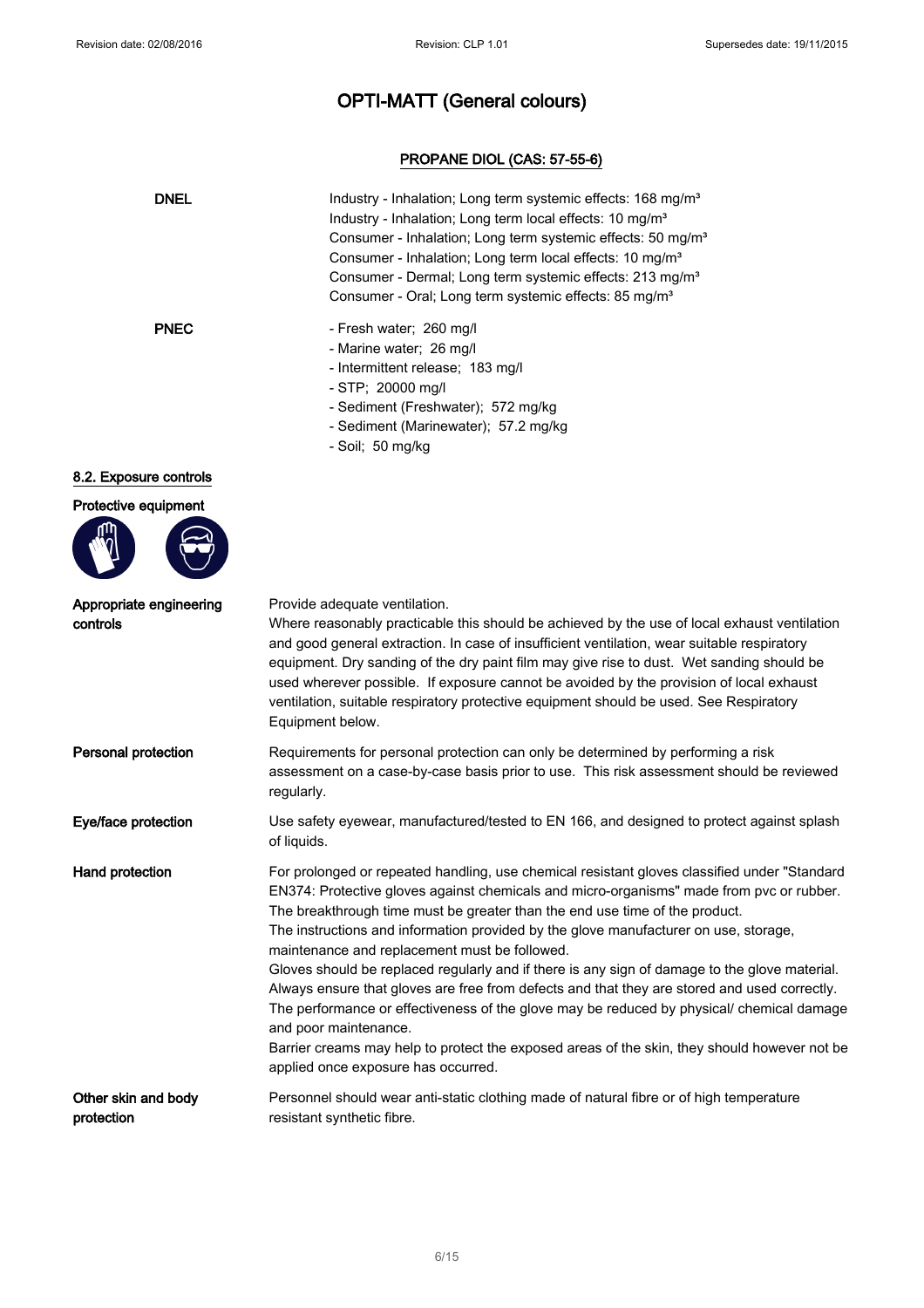| <b>Respiratory protection</b>             | For application by brush or roller, under good conditions of general or local ventilation.<br>particulates are unlikely to be a problem. If solvent vapour concentrations are greater than<br>the occupational exposure limits (see section 8.1), wear, as a minimum, a certified reusable<br>half face mask respirator fitted with a filter suitable for the removal of solvent vapours. |
|-------------------------------------------|-------------------------------------------------------------------------------------------------------------------------------------------------------------------------------------------------------------------------------------------------------------------------------------------------------------------------------------------------------------------------------------------|
|                                           | If vigorous application by brush or roller is undertaken that generates airborne mist and<br>particulates, then workers in the area must, as a minimum, use appropriate, certified, half face<br>mask respirators fitted with a combination filter suitable for the removal of both particulates<br>and solvent vapours.                                                                  |
|                                           | Enclosed spaces with little or no ventilation: compressed air breathing apparatus should<br>always be worn.                                                                                                                                                                                                                                                                               |
|                                           | Respiratory protection should not be removed until the particulate and solvent vapour<br>concentrations have fallen below the below the appropriate occupational exposure limits (see<br>Section 8.1) or the operator has entered a clean air area.                                                                                                                                       |
|                                           | Compressed air breathing apparatus: e.g. a hood with a supply of compressed air from a<br>clean source or a fan powered reusable full face mask respirator.                                                                                                                                                                                                                               |
|                                           | Respiratory protection should be selected so that it is suitable for the user, i.e. facial hair may<br>interfere with the effectiveness of half mask or full face mask respirators                                                                                                                                                                                                        |
| <b>Environmental exposure</b><br>controls | Do not allow to enter drains or water courses.                                                                                                                                                                                                                                                                                                                                            |

### SECTION 9: Physical and Chemical Properties

| 9.1. Information on basic physical and chemical properties |                                                                                        |  |
|------------------------------------------------------------|----------------------------------------------------------------------------------------|--|
| Appearance                                                 | Liquid.                                                                                |  |
| Colour                                                     | Various                                                                                |  |
| Odour                                                      | Slight odour of ammonia.                                                               |  |
| <b>Odour threshold</b>                                     | Not determined.                                                                        |  |
| pH                                                         | pH (concentrated solution): 8.5-9.0                                                    |  |
| <b>Melting point</b>                                       | $0^{\circ}$ C                                                                          |  |
| Initial boiling point and range                            | 100°C @ 760 mm Hg                                                                      |  |
| Flash point                                                | Not relevant.                                                                          |  |
| <b>Evaporation rate</b>                                    | Not determined.                                                                        |  |
| Flammability (solid, gas)                                  | Not flammable.                                                                         |  |
| Upper/lower flammability or<br>explosive limits            | Not relevant.                                                                          |  |
| Vapour pressure                                            | Not determined.                                                                        |  |
| Vapour density                                             | Heavier than air.                                                                      |  |
| <b>Relative density</b>                                    | 1.4 - 1.5 @ 20 $^{\circ}$ C                                                            |  |
| Solubility(ies)                                            | Dispersible in water.                                                                  |  |
| <b>Partition coefficient</b>                               | Not determined. See Section 12 for partition coefficient data on individual components |  |
| Auto-ignition temperature                                  | No information available.                                                              |  |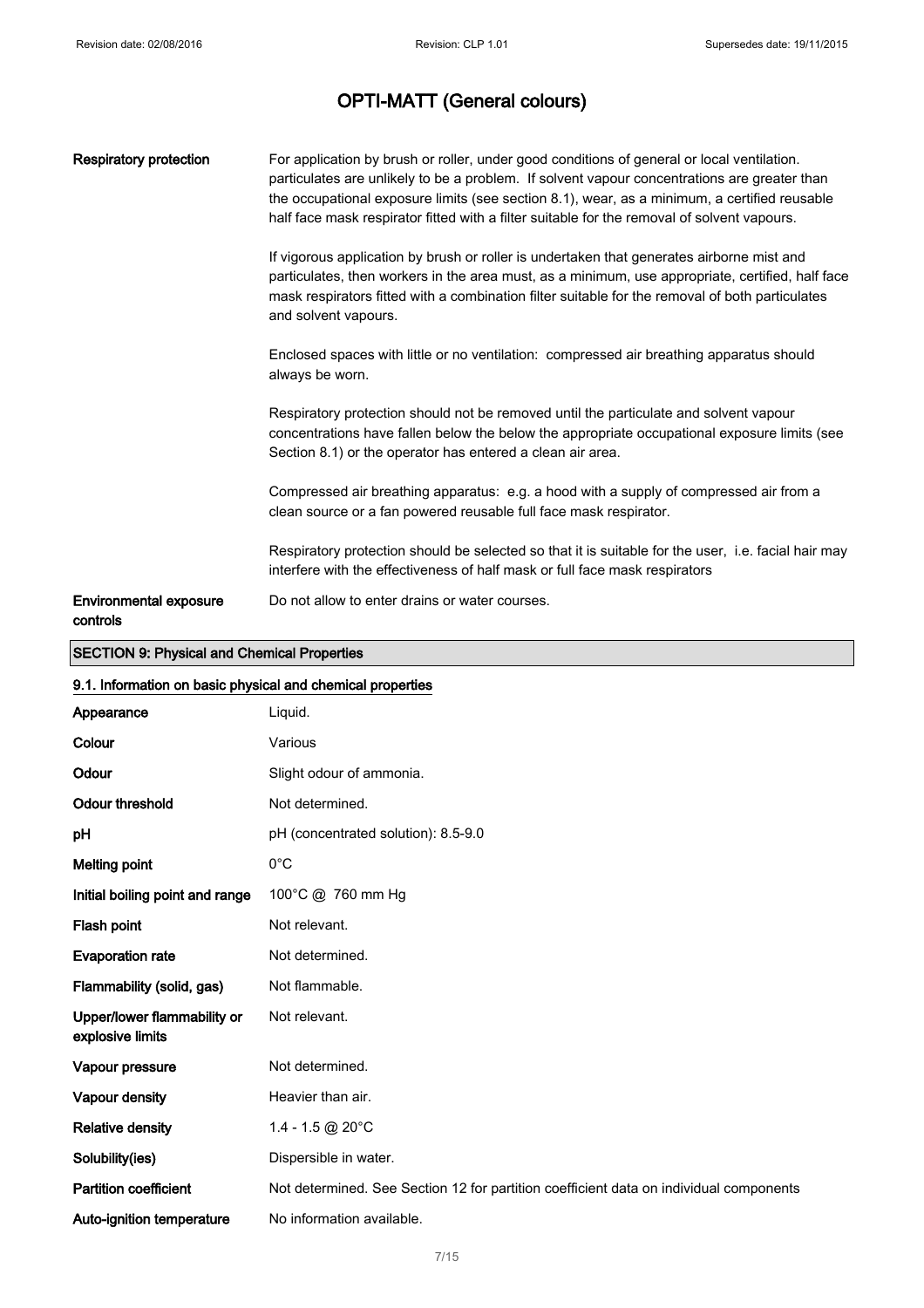| <b>Decomposition Temperature</b>                                     | Not determined.                                                                                                                                                                                                       |
|----------------------------------------------------------------------|-----------------------------------------------------------------------------------------------------------------------------------------------------------------------------------------------------------------------|
| <b>Viscosity</b>                                                     | 1 - 2 poise ICI Cone and Plate Viscometer @ 20°C                                                                                                                                                                      |
| <b>Explosive properties</b>                                          | Not explosive                                                                                                                                                                                                         |
| <b>Oxidising properties</b>                                          | The product is not expected to be oxidising                                                                                                                                                                           |
| 9.2. Other information                                               |                                                                                                                                                                                                                       |
| Volatile organic compound                                            | This product contains a maximum VOC content of 20 g/litre. This product contains a<br>maximum VOC content of 1.5 g/100 g.                                                                                             |
| <b>SECTION 10: Stability and reactivity</b>                          |                                                                                                                                                                                                                       |
| 10.1. Reactivity                                                     |                                                                                                                                                                                                                       |
| Reactivity                                                           | Stable under recommended storage and handling conditions (see section 7).<br>In a fire, hazardous decomposition products may be produced.                                                                             |
| 10.2. Chemical stability                                             |                                                                                                                                                                                                                       |
| <b>Stability</b>                                                     | Stable at normal ambient temperatures.                                                                                                                                                                                |
| 10.3. Possibility of hazardous reactions                             |                                                                                                                                                                                                                       |
| Possibility of hazardous<br>reactions                                | Keep away from oxidising agents, strongly alkaline and strongly acid materials in order to<br>avoid exothermic reactions                                                                                              |
| 10.4. Conditions to avoid                                            |                                                                                                                                                                                                                       |
| <b>Conditions to avoid</b>                                           | When exposed to high temperatures may produce hazardous decomposition products.                                                                                                                                       |
| 10.5. Incompatible materials                                         |                                                                                                                                                                                                                       |
| Materials to avoid                                                   | Keep away from oxidising agents, strongly alkaline and strongly acid materials in order to                                                                                                                            |
|                                                                      | avoid exothermic reactions                                                                                                                                                                                            |
| 10.6. Hazardous decomposition products                               |                                                                                                                                                                                                                       |
| Hazardous decomposition<br>products                                  | such as carbon monoxide and dioxide, smoke, oxides of nitrogen etc.                                                                                                                                                   |
| <b>SECTION 11: Toxicological information</b>                         |                                                                                                                                                                                                                       |
| 11.1. Information on toxicological effects                           |                                                                                                                                                                                                                       |
| Skin corrosion/irritation<br>Skin corrosion/irritation               | Based on available data the classification criteria are not met.                                                                                                                                                      |
| Serious eye damage/irritation<br>Serious eye damage/irritation       | Based on available data the classification criteria are not met.                                                                                                                                                      |
| <b>Respiratory sensitisation</b><br><b>Respiratory sensitisation</b> | Based on available data the classification criteria are not met.                                                                                                                                                      |
| <b>Skin sensitisation</b><br><b>Skin sensitisation</b>               | Contains 2-OCTYL-2H-ISOTHIAZOL-3-ONE and 5-CHLORO-2-METHYL-2H-ISOTHIAZOL-3-<br><b>ONE</b><br>AND 2-METHYL-2H-ISOTHIAZOL-3-ONE (3:1), may produce an allergic reaction. Also<br>contains 2-METHYL- 2H-ISOTHIAZOL-3-ONE |
| Germ cell mutagenicity<br>Genotoxicity - in vitro                    | Based on available data the classification criteria are not met.                                                                                                                                                      |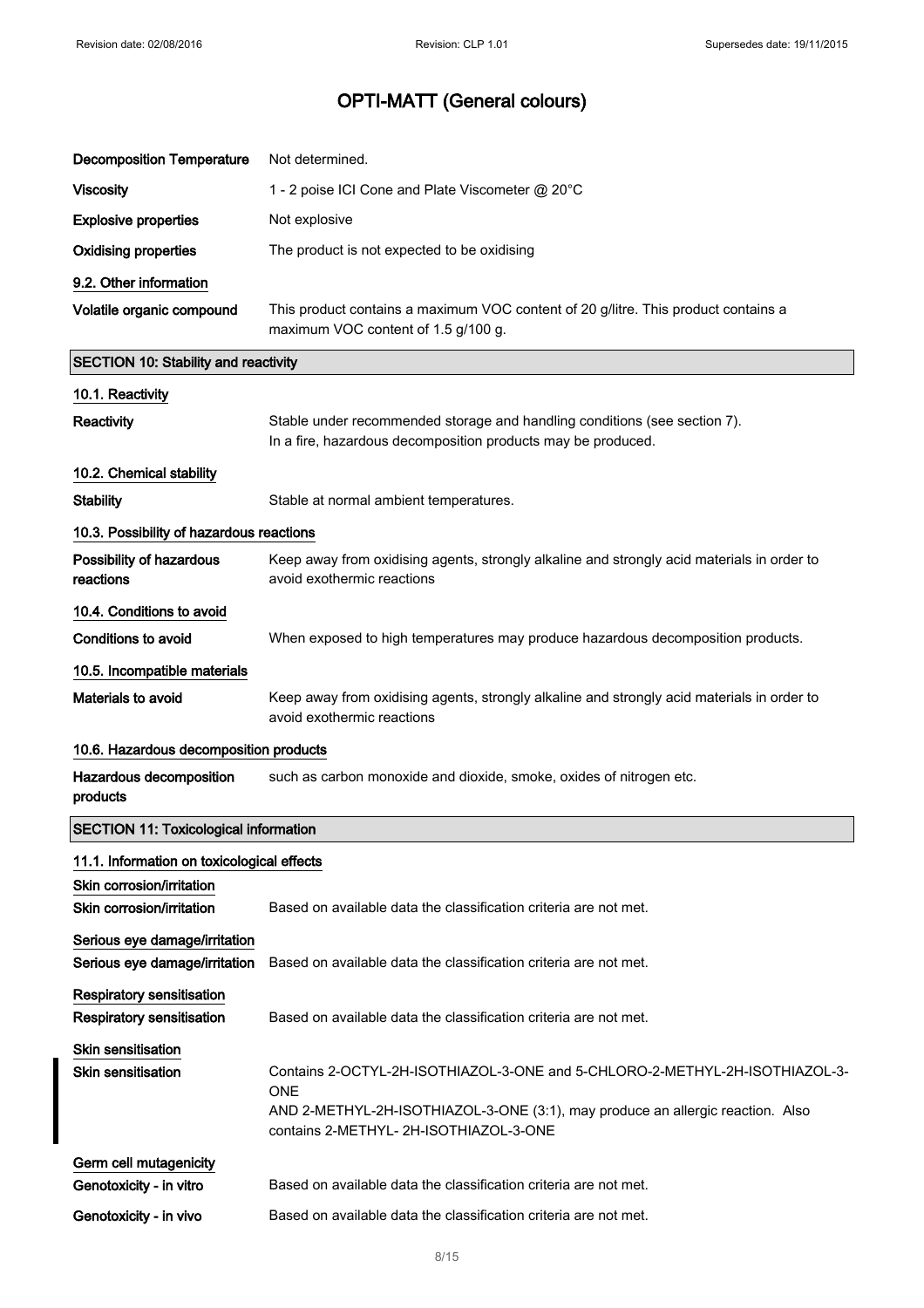| Carcinogenicity<br>Carcinogenicity                                | Based on available data the classification criteria are not met.                                                                                                                                                                                                                                                                 |
|-------------------------------------------------------------------|----------------------------------------------------------------------------------------------------------------------------------------------------------------------------------------------------------------------------------------------------------------------------------------------------------------------------------|
| <b>Reproductive toxicity</b><br>Reproductive toxicity - fertility | Based on available data the classification criteria are not met.                                                                                                                                                                                                                                                                 |
| Reproductive toxicity -<br>development                            | Based on available data the classification criteria are not met.                                                                                                                                                                                                                                                                 |
| Specific target organ toxicity - single exposure                  |                                                                                                                                                                                                                                                                                                                                  |
| STOT - single exposure                                            | Based on available data the classification criteria are not met.                                                                                                                                                                                                                                                                 |
| Specific target organ toxicity - repeated exposure                |                                                                                                                                                                                                                                                                                                                                  |
| STOT - repeated exposure                                          | Based on available data the classification criteria are not met.                                                                                                                                                                                                                                                                 |
|                                                                   |                                                                                                                                                                                                                                                                                                                                  |
| <b>General information</b>                                        | There are no data available on the mixture itself. The mixture has been assessed following<br>the method according to the "Classification, labelling and packaging of substances and<br>mixtures" EC 1272/2008 and ensuing amendments and classified for toxicological hazards<br>accordingly. See sections 2 and 3 for details. |
| Inhalation                                                        | Exposure to component solvent vapours concentration in excess of the stated occupational<br>exposure limit may result in adverse health effects such as mucous membrane and<br>respiratory system irritation and adverse effects on kidney, liver and central nervous system.                                                    |
| Skin contact                                                      | Repeated or prolonged contact with the mixture may cause removal of natural fat from the<br>skin resulting in non-allergic contact dermatitis and absorption through the skin.                                                                                                                                                   |
| Eye contact                                                       | The liquid splashed in the eyes may cause irritation and reversible damage.                                                                                                                                                                                                                                                      |
| Route of entry                                                    | This takes into account, where known, delayed and immediate effects and also chronic effects<br>of components from short-term and long-term exposure by oral, inhalation and dermal routes<br>of exposure and eye contact.                                                                                                       |
| <b>Medical symptoms</b>                                           | Symptoms and signs include headache, dizziness, fatigue, muscular weakness, drowsiness<br>and in extreme cases, loss of consciousness.<br>Solvents may cause some of the above effects by absorption through the skin.                                                                                                           |
| <b>Medical considerations</b>                                     | See above.                                                                                                                                                                                                                                                                                                                       |
|                                                                   |                                                                                                                                                                                                                                                                                                                                  |

### Toxicological information on ingredients.

PROPANE DIOL

| Acute toxicity - oral                                      |           |
|------------------------------------------------------------|-----------|
| Acute toxicity oral (LD <sub>50</sub><br>mg/kg)            | 22,000.0  |
| <b>Species</b>                                             | Rat       |
| Acute toxicity - dermal                                    |           |
| Acute toxicity dermal (LD <sub>50</sub> 2,000.0<br>ma/ka)  |           |
| <b>Species</b>                                             | Rabbit    |
| Acute toxicity - inhalation                                |           |
| Acute toxicity inhalation<br>(LC <sub>so</sub> gases ppmV) | 100,000.0 |
| <b>Species</b>                                             | Rat       |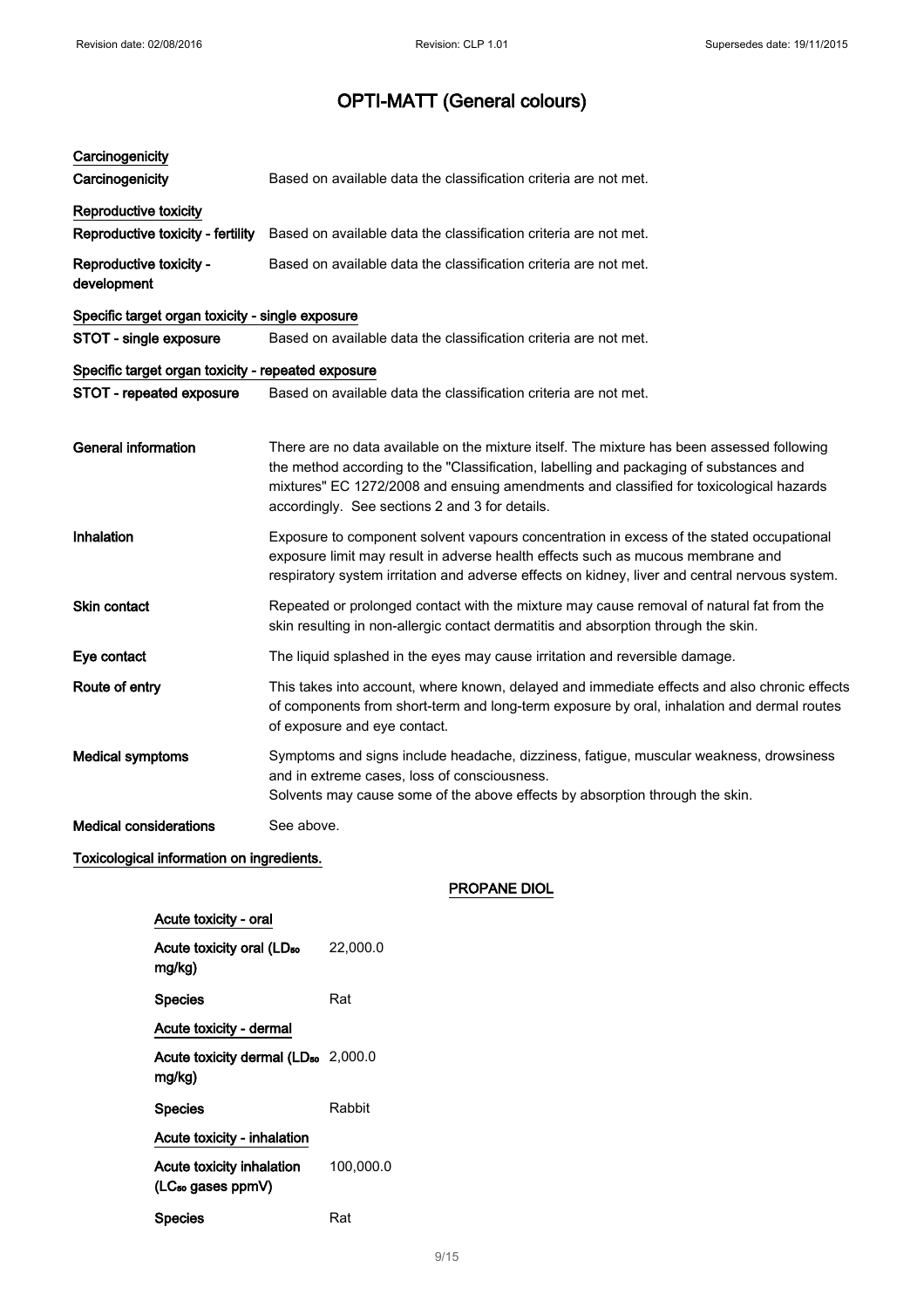|                 | Notes (inhalation LC <sub>50</sub> )      | 2 hour exposure                                                                                                                                                                                                                                                                                                                                                                                                                       |
|-----------------|-------------------------------------------|---------------------------------------------------------------------------------------------------------------------------------------------------------------------------------------------------------------------------------------------------------------------------------------------------------------------------------------------------------------------------------------------------------------------------------------|
|                 | <b>ATE inhalation (gases</b><br>ppm)      | 100,000.0                                                                                                                                                                                                                                                                                                                                                                                                                             |
|                 | Skin corrosion/irritation                 |                                                                                                                                                                                                                                                                                                                                                                                                                                       |
|                 | Animal data                               | Primary dermal irritation index: 0 Not irritating.                                                                                                                                                                                                                                                                                                                                                                                    |
|                 | Serious eye damage/irritation             |                                                                                                                                                                                                                                                                                                                                                                                                                                       |
|                 | Serious eye<br>damage/irritation          | Not irritating.                                                                                                                                                                                                                                                                                                                                                                                                                       |
|                 | <b>Skin sensitisation</b>                 |                                                                                                                                                                                                                                                                                                                                                                                                                                       |
|                 | Skin sensitisation                        | - Guinea pig: Not sensitising.                                                                                                                                                                                                                                                                                                                                                                                                        |
|                 | Germ cell mutagenicity                    |                                                                                                                                                                                                                                                                                                                                                                                                                                       |
|                 | Genotoxicity - in vitro                   | Chromosome aberration: Ambiguous                                                                                                                                                                                                                                                                                                                                                                                                      |
|                 | Genotoxicity - in vivo                    | Chromosome aberration: Negative. Based on available data the classification<br>criteria are not met.                                                                                                                                                                                                                                                                                                                                  |
|                 | Carcinogenicity                           |                                                                                                                                                                                                                                                                                                                                                                                                                                       |
|                 | Carcinogenicity                           | NOAEL 1700 mg/kg/day, Oral,                                                                                                                                                                                                                                                                                                                                                                                                           |
|                 | Reproductive toxicity                     |                                                                                                                                                                                                                                                                                                                                                                                                                                       |
|                 | Reproductive toxicity -<br>fertility      | Two-generation study - NOAEL 10100 mg/kg/day, Oral, Mouse P                                                                                                                                                                                                                                                                                                                                                                           |
|                 | Reproductive toxicity -<br>development    | Maternal toxicity: - NOAEL: 52 mg/kg/day, Oral, Mouse                                                                                                                                                                                                                                                                                                                                                                                 |
|                 |                                           | 5-CHLORO-2-METHYL-2H-ISOTHIAZOL-3-ONE AND 2-METHYL-2H-ISOTHIAZOL-3-ONE (3:1)                                                                                                                                                                                                                                                                                                                                                          |
|                 | Acute toxicity - oral                     |                                                                                                                                                                                                                                                                                                                                                                                                                                       |
|                 | ATE oral (mg/kg)                          | 100.0                                                                                                                                                                                                                                                                                                                                                                                                                                 |
|                 | Acute toxicity - dermal                   |                                                                                                                                                                                                                                                                                                                                                                                                                                       |
|                 | ATE dermal (mg/kg)                        | 300.0                                                                                                                                                                                                                                                                                                                                                                                                                                 |
|                 | <b>SECTION 12: Ecological Information</b> |                                                                                                                                                                                                                                                                                                                                                                                                                                       |
| Ecotoxicity     |                                           | There are no data available on the mixture itself. The mixture has been assessed following<br>the method according to the "Classification, labelling and packaging of substances and<br>mixtures" EC1272/2008 and ensuing amendments and is not classified as dangerous for the<br>environment, but contains substance(s) dangerous for the environment. See section 3 for<br>details. Do not allow to enter drains or water courses. |
| 12.1. Toxicity  |                                           |                                                                                                                                                                                                                                                                                                                                                                                                                                       |
| <b>Toxicity</b> |                                           | There is no toxicity data for the mixture itself.                                                                                                                                                                                                                                                                                                                                                                                     |
|                 | Ecological information on ingredients.    |                                                                                                                                                                                                                                                                                                                                                                                                                                       |
|                 |                                           | <b>PROPANE DIOL</b>                                                                                                                                                                                                                                                                                                                                                                                                                   |

| Acute toxicity - fish    | $LC_{50}$ , 96 hours: $>$ 40613 mg/l, Onchorhynchus mykiss (Rainbow trout) |
|--------------------------|----------------------------------------------------------------------------|
| Acute toxicity - aguatic | EC <sub>50</sub> , 96 hours: 18800 mg/l, Marinewater invertebrates         |
| invertebrates            |                                                                            |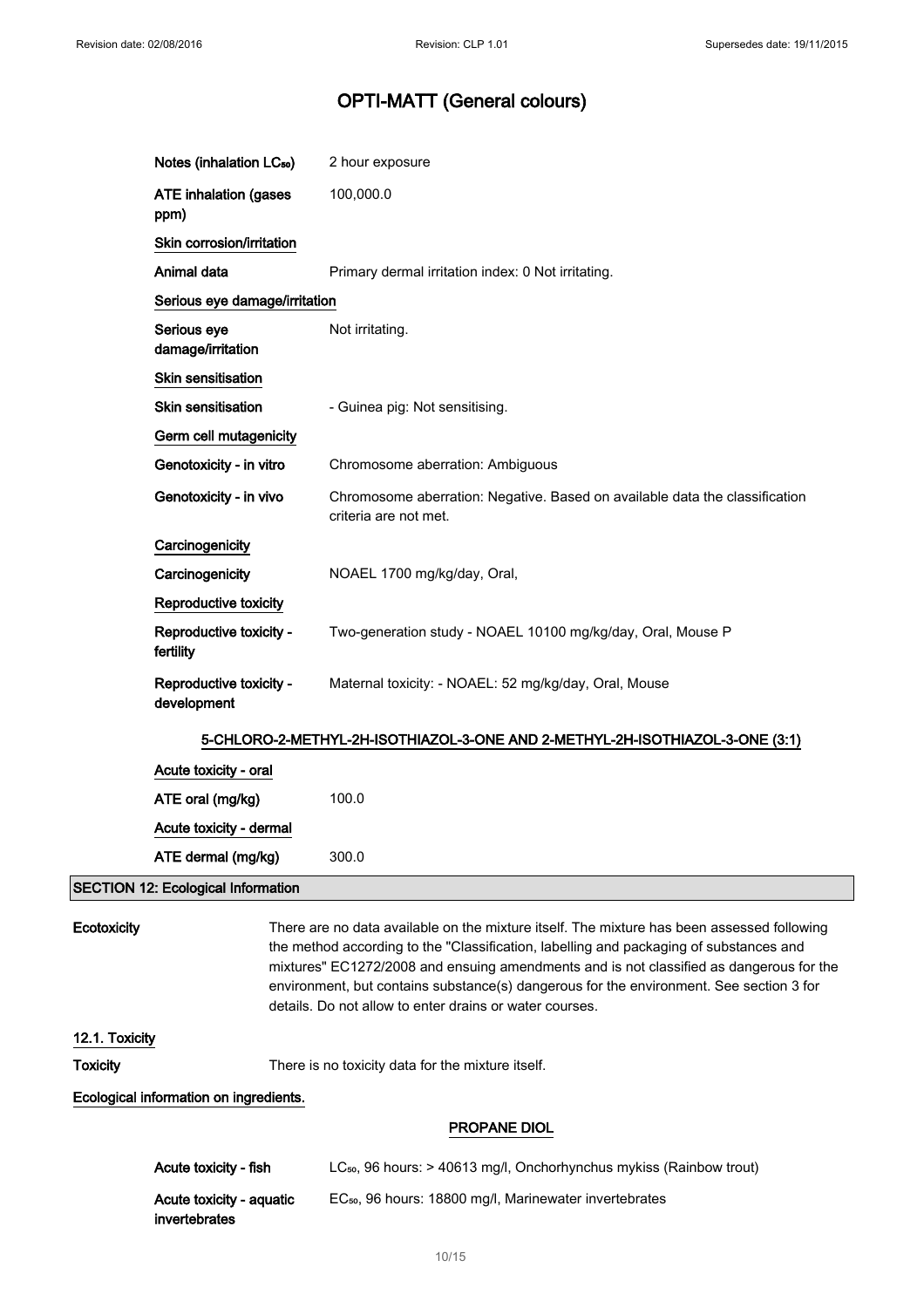| Acute toxicity - aquatic<br>plants                                     | EC <sub>50</sub> , 96 hours: 19000 mg/l,                                               |
|------------------------------------------------------------------------|----------------------------------------------------------------------------------------|
| Acute toxicity -<br>microorganisms                                     | NOEC, : > 20000 mg/l, Activated sludge                                                 |
|                                                                        | 2-OCTYL-2H-ISOTHIAZOL-3-ONE                                                            |
| Acute aquatic toxicity                                                 |                                                                                        |
| $LE(C)$ 50                                                             | $0.01 < L(E)C50 \le 0.1$                                                               |
| M factor (Acute)                                                       | 10                                                                                     |
| Chronic aquatic toxicity                                               |                                                                                        |
| M factor (Chronic)                                                     | 10                                                                                     |
|                                                                        | 5-CHLORO-2-METHYL-2H-ISOTHIAZOL-3-ONE AND 2-METHYL-2H-ISOTHIAZOL-3-ONE (3:1)           |
| Acute aquatic toxicity                                                 |                                                                                        |
| $LE(C)$ <sub>50</sub>                                                  | $0.001 < L(E)C50 \le 0.01$                                                             |
| M factor (Acute)                                                       | 100                                                                                    |
| Chronic aquatic toxicity                                               |                                                                                        |
| M factor (Chronic)                                                     | 100                                                                                    |
| 12.2. Persistence and degradability                                    |                                                                                        |
| Persistence and degradability There is no data for the mixture itself. |                                                                                        |
| Ecological information on ingredients.                                 |                                                                                        |
|                                                                        | <b>PROPANE DIOL</b>                                                                    |
| Persistence and<br>degradability                                       | The product is readily biodegradable                                                   |
| Phototransformation                                                    | - DT <sub>50</sub> : 0.83 days<br>Water - DT <sub>50</sub> : 27.6 months               |
| Biodegradation                                                         | Water - Degradation (%) 91%: 10 days<br>Water - Degradation (%) 98%: 14 days           |
| 12.3. Bioaccumulative potential                                        |                                                                                        |
| <b>Bioaccumulative potential</b>                                       | There is no data for the mixture itself.                                               |
| <b>Partition coefficient</b>                                           | Not determined. See Section 12 for partition coefficient data on individual components |
| Ecological information on ingredients.                                 |                                                                                        |
|                                                                        | PROPANE DIOL                                                                           |
| <b>Bioaccumulative potential</b>                                       | BCF: 0.09,                                                                             |
| <b>Partition coefficient</b>                                           | log Kow: - 1.07                                                                        |
| 12.4. Mobility in soil                                                 |                                                                                        |
| <b>Mobility</b>                                                        | There is no data on the mobility of the mixture itself.                                |
| Ecological information on ingredients.                                 |                                                                                        |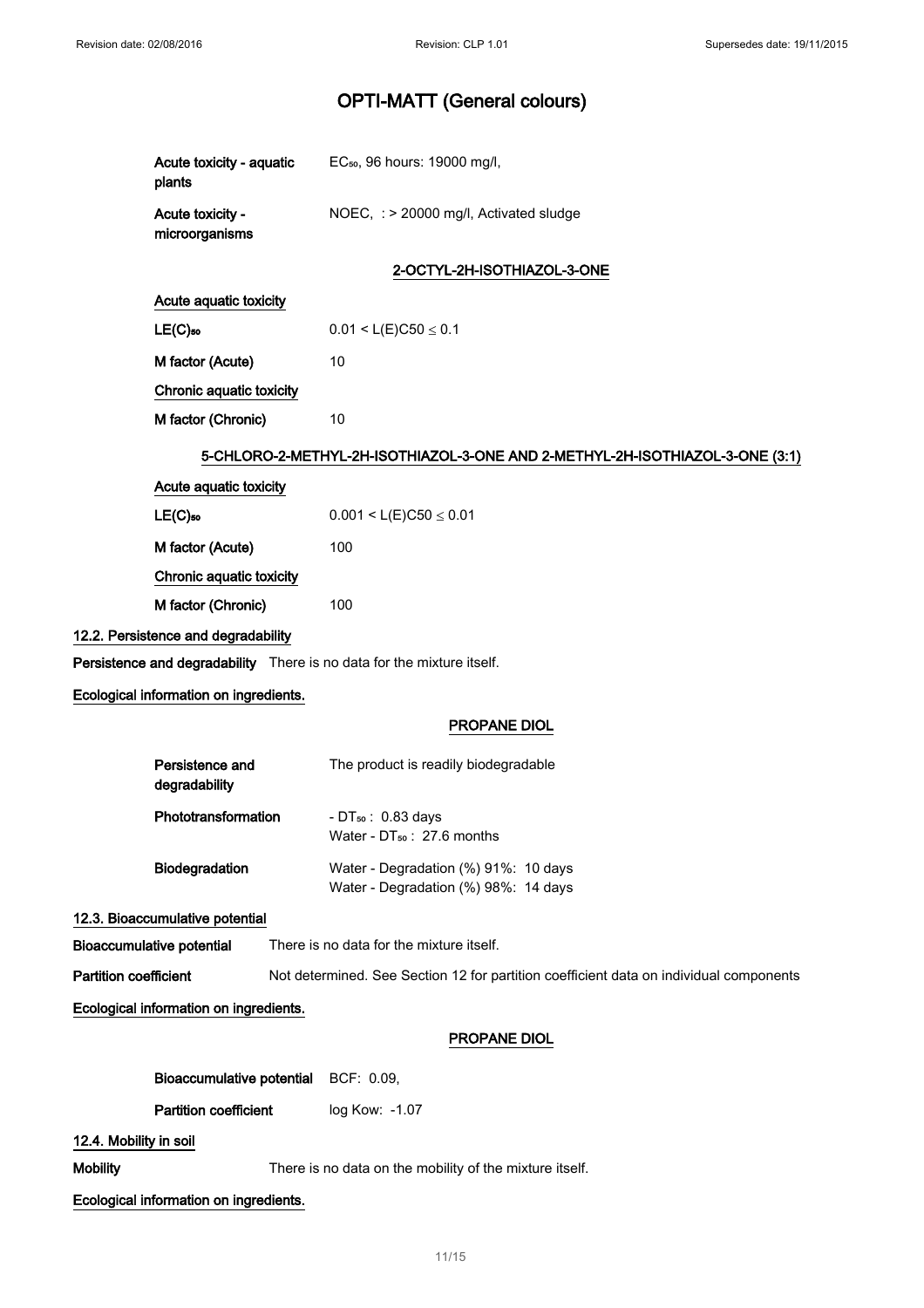### PROPANE DIOL

|                                       | Adsorption/desorption<br>coefficient       |                         | - log Koc: $0.46 \text{ @ } ^{\circ}C$                                                                                                                                                                                                                                                                                                                                                                                                                                                                                                                                                                                                                                                                                                                          |  |  |
|---------------------------------------|--------------------------------------------|-------------------------|-----------------------------------------------------------------------------------------------------------------------------------------------------------------------------------------------------------------------------------------------------------------------------------------------------------------------------------------------------------------------------------------------------------------------------------------------------------------------------------------------------------------------------------------------------------------------------------------------------------------------------------------------------------------------------------------------------------------------------------------------------------------|--|--|
|                                       | Henry's law constant                       |                         | 0.00566 Pa m3/mol @ $12^{\circ}$ C                                                                                                                                                                                                                                                                                                                                                                                                                                                                                                                                                                                                                                                                                                                              |  |  |
|                                       | 12.5. Results of PBT and vPvB assessment   |                         |                                                                                                                                                                                                                                                                                                                                                                                                                                                                                                                                                                                                                                                                                                                                                                 |  |  |
| Results of PBT and vPvB<br>assessment |                                            |                         | This product does not contain any substances classified as PBT or vPvB.                                                                                                                                                                                                                                                                                                                                                                                                                                                                                                                                                                                                                                                                                         |  |  |
|                                       | 12.6. Other adverse effects                |                         |                                                                                                                                                                                                                                                                                                                                                                                                                                                                                                                                                                                                                                                                                                                                                                 |  |  |
| Other adverse effects                 |                                            | None known.             |                                                                                                                                                                                                                                                                                                                                                                                                                                                                                                                                                                                                                                                                                                                                                                 |  |  |
|                                       | <b>SECTION 13: Disposal considerations</b> |                         |                                                                                                                                                                                                                                                                                                                                                                                                                                                                                                                                                                                                                                                                                                                                                                 |  |  |
| 13.1. Waste treatment methods         |                                            |                         |                                                                                                                                                                                                                                                                                                                                                                                                                                                                                                                                                                                                                                                                                                                                                                 |  |  |
| <b>General information</b>            |                                            | may be affected.        | Do not allow to enter drains or water courses or dispose of where ground or surface waters                                                                                                                                                                                                                                                                                                                                                                                                                                                                                                                                                                                                                                                                      |  |  |
| <b>Disposal methods</b>               |                                            |                         | Waste and emptied containers are controlled wastes and should be disposed of in<br>accordance with The Environment Protection (Duty of Care) Regulations" (in England,<br>Scotland, Wales) or The Controlled Waste (Duty of Care) Regulations (in Northern Ireland).                                                                                                                                                                                                                                                                                                                                                                                                                                                                                            |  |  |
| Waste class                           |                                            | Waste Code:<br>08 01 12 | The European List of Wastes classification of this product, when disposed of as waste is:<br>Name of Waste (according to Decision 2000/532/EC):<br>Waste paint and varnish other than those mentioned in 08 01 11. If this<br>product is mixed with other wastes, the original waste product code may no longer apply and<br>the appropriate code should be assigned. For further information contact your local waste<br>authority. Using information provided in this safety data sheet, advice should be obtained from<br>the local waste authority on the classification of empty containers. Empty containers must be<br>scrapped or reconditioned. Dispose of containers contaminated by product in accordance with<br>local or national legal provisions |  |  |

### SECTION 14: Transport information

General This mixture is not classified as dangerous according to international transport regulations (ADR/RID, IMDG, ICAO/IATA).

### 14.1. UN number

This product is not classified for transport

### 14.2. UN proper shipping name

This product is not classified for transport

### 14.3. Transport hazard class(es)

This product is not classified for transport

#### 14.4. Packing group

This product is not classified for transport

#### 14.5. Environmental hazards

Environmentally hazardous substance/marine pollutant No.

### 14.6. Special precautions for user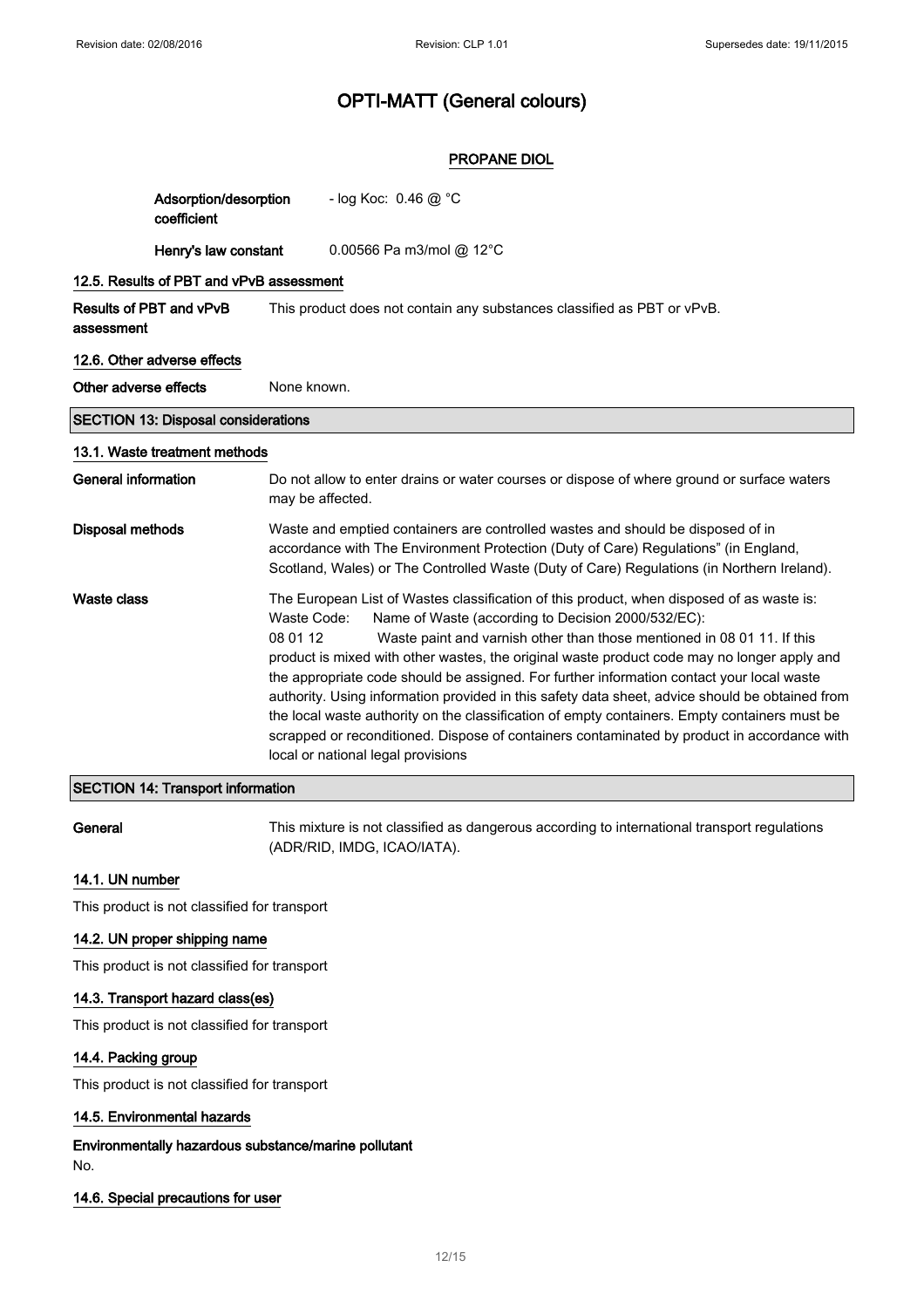Always transport in closed containers that are upright and secure. Ensure that persons transporting the product know what to do in the event of an accident or spillage.

| EmS | Not applicable |
|-----|----------------|
|     |                |

Tunnel restriction code Not applicable.

#### 14.7. Transport in bulk according to Annex II of MARPOL and the IBC Code

Transport in bulk according to Not applicable. Annex II of MARPOL 73/78 and the IBC Code

#### SECTION 15: Regulatory information

### 15.1. Safety, health and environmental regulations/legislation specific for the substance or mixture National regulations The provisions of the Health and Safety at Work Act and the Control of Substances Hazardous to Health Regulations apply to the use of this product at work. Control of Pollution Act 1974. The Environmental Protection (Duty of Care) Regulations 1992 and amendments Hazardous Waste Regulations 2005 (SI 2005:894) and amendments The Environmental Protection (Duty of Care) Regulations 1992 and amendments The Waste (England and Wales) Regulations 2011 (SI 2011 No. 988) The Manual Handling Operations Regulations 1992, (SI 1992:2793)and amendment, The Stationery Office. The Carriage of Dangerous Goods and Use of Transportable Pressure Equipment Regulations 2009 (SI 2009 No. 1348) (as amended) ["CDG 2009"]. EU legislation Regulation (EC) No 1907/2006 of the European Parliament and of the Council of 18 December 2006 concerning the Registration, Evaluation, Authorisation and Restriction of Chemicals (REACH) (as amended). Regulation (EC) No 1272/2008 of the European Parliament and of the Council of 16 December 2008 on classification, labelling and packaging of substances and mixtures (as amended). Waste Framework Directive (Directive 2008/98/EC on waste) and amendments Commission Decision 2000/532/EC as amended by Decision 2001/118/EC establishing a list of wastes and hazardous waste pursuant to Council Directive 75/442/EEC on waste and Directive 91/689/EEC on hazardous waste with amendments. ADR: European Agreement concerning the International Carriage of Dangerous Goods by Road. Guidance COSHH Essentials: easy steps to control chemicals, on-line guidance at http://www.hse.gov.uk/coshh/essentials/index.htm Storage: Packaged Dangerous Substances HSG71, HSE. Best Practice Guideline 5 "Safe Use of Gloves (June 2010) published by the European Solvents Industry Group (ESIG) available at www.esig.org/en/library/publications/bestpractice-guides Paints Directive 2004/42/EC VOC Content: EU limit for this product (Cat A/a) is: 30 g/litre. This product contains maximum 30 g/litre VOC

#### 15.2. Chemical safety assessment

No chemical safety assessment has been carried out.

#### SECTION 16: Other information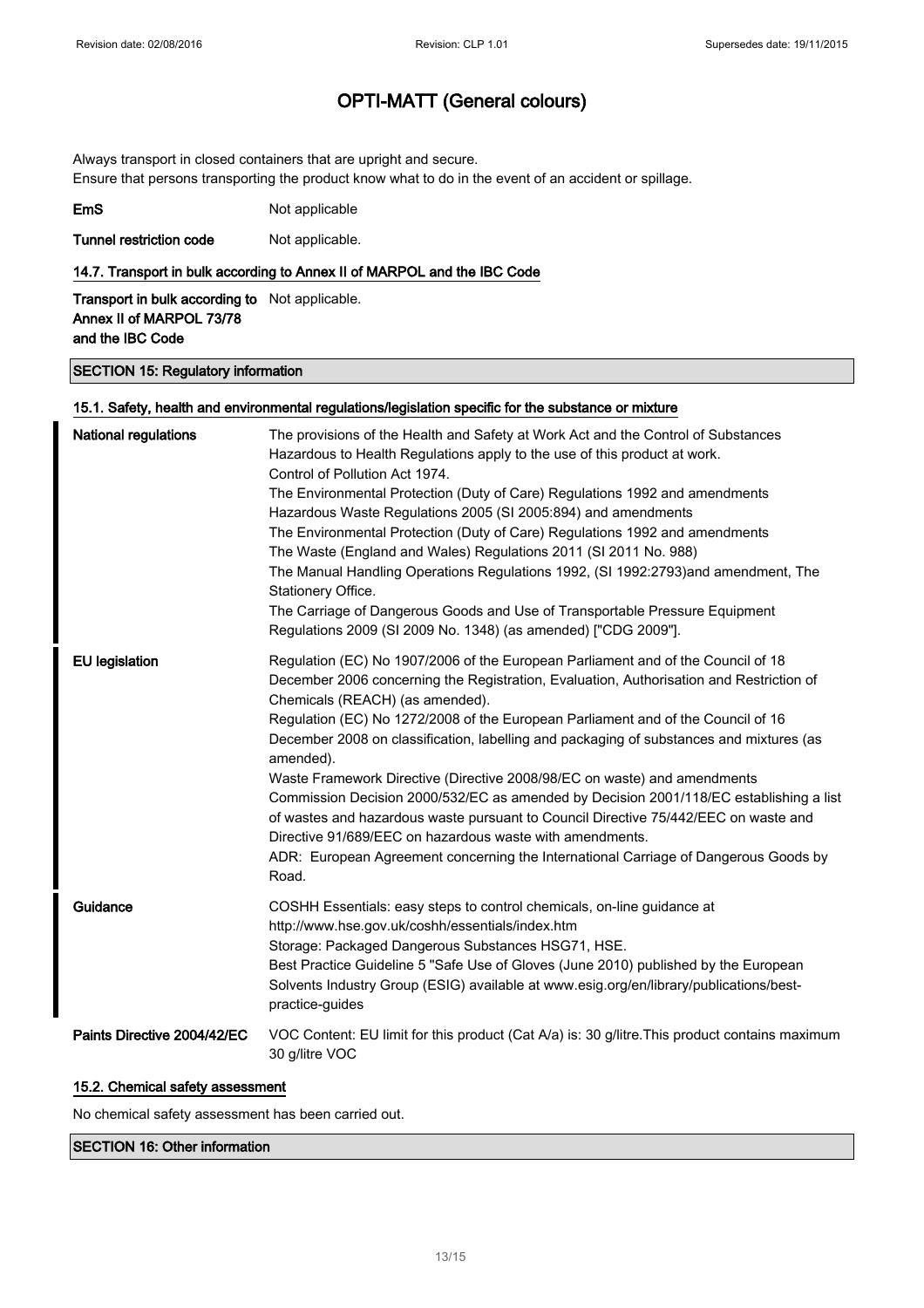| Abbreviations and acronyms                | ADR: European Agreement concerning the International Carriage of Dangerous Goods by          |
|-------------------------------------------|----------------------------------------------------------------------------------------------|
| used in the safety data sheet             | Road.                                                                                        |
|                                           | ATE: Acute Toxicity Estimate.                                                                |
|                                           | BCF: Bioconcentration Factor.<br>CAS: Chemical Abstracts Service.                            |
|                                           | CLP: Classification, Labelling, Packaging Regulation; Regulation (EC) No. 1272/2008          |
|                                           | CMR: Carcinogen, Mutagen or Reproductive Toxicant                                            |
|                                           | COSHH: Control of Substances Hazardous to Health Regulations                                 |
|                                           | DNEL: Derived No Effect Level.                                                               |
|                                           | EC: European Community                                                                       |
|                                           | ECHA: European Chemicals Agency                                                              |
|                                           | EC No.: EINECS (European Inventory of Existing Commercial Substances) and ELINCS             |
|                                           | (European List of Notified Substances) Number                                                |
|                                           | EC <sub>50</sub> : 50% of maximal Effective Concentration.                                   |
|                                           | EmS: Emergency Schedule (IMDG)                                                               |
|                                           | EU: European Union                                                                           |
|                                           | GHS: Globally Harmonized System.                                                             |
|                                           | IATA: International Air Transport Association.                                               |
|                                           | ICAO-TI: Technical Instructions for the Safe Transport of Dangerous Goods by Air.            |
|                                           | IMDG: International Maritime Dangerous Goods.                                                |
|                                           | Kow: Octanol-water partition coefficient.                                                    |
|                                           | LC <sub>50</sub> : Lethal Concentration to 50 % of a test population.                        |
|                                           | LD <sub>50</sub> : Lethal Dose to 50% of a test population (Median Lethal Dose).             |
|                                           | LOAEC: Lowest Observed Adverse Effect Concentration.                                         |
|                                           | LOAEL: Lowest Observed Adverse Effect Level.                                                 |
|                                           | NOAEC: No Observed Adverse Effect Concentration.                                             |
|                                           | NOAEL: No Observed Adverse Effect Level.                                                     |
|                                           | NOEC: No Observed Effect Concentration.                                                      |
|                                           | OECD: Organisation for Economic Co-operation and Development                                 |
|                                           | OEL: Occupational Exposure Limit                                                             |
|                                           | PBT: Persistent, Bioaccumulative and Toxic substance.                                        |
|                                           | PNEC: Predicted No Effect Concentration.                                                     |
|                                           | REACH: Registration, Evaluation, Authorisation and Restriction of Chemicals Regulation       |
|                                           | (EC) No 1907/2006.                                                                           |
|                                           | RID: European Agreement concerning the International Carriage of Dangerous Goods by          |
|                                           | Rail.                                                                                        |
|                                           | SDS: Safety Data Sheet                                                                       |
|                                           | STOT: Specific Target Organ Toxicity<br>(STOT) RE: Repeated Exposure                         |
|                                           | (STOT) SE: Single Exposure                                                                   |
|                                           | STP: Sewage Treatment Plant                                                                  |
|                                           | SVHC: Substances of Very High Concern.                                                       |
|                                           | UN: United Nations.                                                                          |
|                                           | VOC: Volatile Organic Compound                                                               |
|                                           | vPvB: Very Persistent and Very Bioaccumulative.                                              |
| <b>General information</b>                | The product should not be used for purposes other than those shown in Section 1.             |
| Key literature references and             | Raw material supplier's Safety Data Sheets. Reference to ECHA Registered Substance           |
| sources for data                          | dossiers.                                                                                    |
| <b>Classification procedures</b>          | Unless indicated elsewhere in this safety data sheet, the classification of this mixture has |
| according to Regulation (EC)<br>1272/2008 | been determined using a combination of test data, bridging principles and calculation.       |